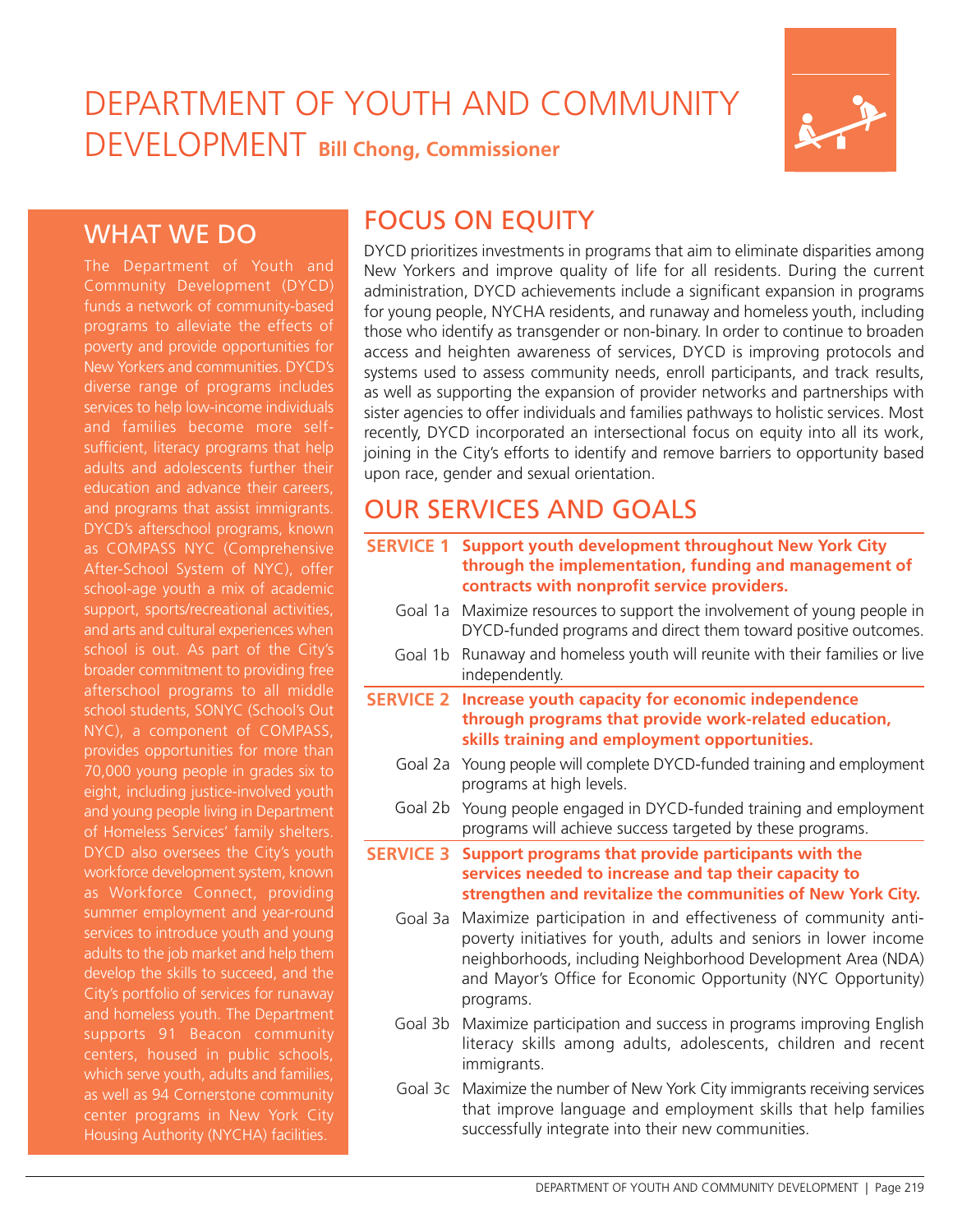## HOW WE PERFORMED IN FISCAL 2019

### SERVICE 1 **Support youth development throughout New York City through the implementation, funding and management of contracts with nonprofit service providers.**

Goal 1a Maximize resources to support the involvement of young people in DYCD-funded programs and direct them toward positive outcomes.

In Fiscal 2019, DYCD-funded programs provided a variety of educational, social, cultural, recreational, and employmentrelated opportunities to 337,599 New York City youth. The majority of youth were served through one of four program areas in the DYCD portfolio: COMPASS NYC, Summer Youth Employment Program, Beacon, and Cornerstone.

COMPASS NYC, which offers after-school programming to students enrolled in grades K through 12, served 122,390 youth in Fiscal 2019, well above the Fiscal 2019 target of 110,000, but three percent less than in Fiscal 2018. All school-year COMPASS NYC programs exceeded their enrollment targets.

Beacon programs, operating out of 91 school-based community centers, served 74,142 young people and 46,708 adults in Fiscal 2019. As a result of the 2017 Beacon Requests for Proposals, DYCD altered the Beacon service model to give providers greater flexibility in deciding who they serve with the aim of allowing them to tailor services to better address community needs. As a result of these changes, Beacon programs served fewer adults in Fiscal 2019 compared to Fiscal 2018, while youth enrollment remained relatively steady. Beacon programs met their minimum enrollment targets for Fiscal 2019.

Of the 94 Cornerstone community centers, which provide services in public housing, several programs experienced facility issues such as cooling issues during summertime, which affected adult engagement. The number of adults served declined 16 percent compared to Fiscal 2018. Youth enrollment, however, increased 24 percent compared to Fiscal 2018. Overall, Cornerstone enrollment far exceeded the minimum enrollment targets. Strengthening adult engagement in Beacon and Cornerstone program areas are priorities for Fiscal 2020.

|                                                                                              | Actual      |             |             |             |             |             | Target      |           | Trend            |  |
|----------------------------------------------------------------------------------------------|-------------|-------------|-------------|-------------|-------------|-------------|-------------|-----------|------------------|--|
|                                                                                              |             |             |             |             |             |             |             |           | Desired          |  |
| Performance Indicators                                                                       | <b>FY15</b> | <b>FY16</b> | <b>FY17</b> | <b>FY18</b> | <b>FY19</b> | <b>FY19</b> | <b>FY20</b> | 5-Year    | <b>Direction</b> |  |
| Number of young people involved in DYCD-funded programs                                      | 288,767     | 317,341     | 324,667     | 337,199     | 337,599     | $\star$     | $\star$     | Up        | Up               |  |
| Comprehensive After School System of NYC (COMPASS NYC)<br>enrollment                         | 112,600     | 122,792     | 124,258     | 126,203     | 122,390     | 110,000     | 110,000     | Neutral   | $\star$          |  |
| ★ COMPASS NYC programs meeting target enrollment (school<br>$year)$ $(%)$                    | 96%         | 94%         | 96%         | 96%         | 96%         | 85%         | 85%         | Neutral   | Up               |  |
| ★ COMPASS NYC programs meeting target enrollment - SONYC/<br>middle school (school year) (%) | 95%         | 91%         | 95%         | 95%         | 95%         | 85%         | 85%         | Neutral   | Up               |  |
| ★ COMPASS NYC programs meeting target enrollment - elemen-<br>tary (school year) (%)         | 100%        | 99%         | 99%         | 99%         | 98%         | 90%         | 90%         | Neutral   | Up               |  |
| ★ COMPASS NYC programs meeting target enrollment (summer)<br>(9/6)                           | 92%         | 80%         | 81%         | 73%         | 75%         | 80%         | 90%         | Down      | Up               |  |
| Beacon programs' enrollment as a percentage of the minimum<br>annual target (%)              | 110%        | 100%        | 100%        | 100%        | 100%        | 100%        | 100%        | Neutral   | Up               |  |
| Beacon programs active                                                                       | 80          | 80          | 80          | 91          | 91          | $\star$     | $\star$     | Up        | $\star$          |  |
| Youth served in Beacon programs                                                              | 69,374      | 72,346      | 75,107      | 76,872      | 74,142      | $\star$     | $\star$     | Neutral   | $\star$          |  |
| Adults served in Beacon programs                                                             | 64.052      | 68.757      | 72,995      | 63,273      | 46.708      | $\star$     | $\star$     | Down      | $\star$          |  |
| Cornerstone programs' enrollment as a percentage of the mini-<br>mum annual target (%)       | <b>NA</b>   | 194%        | 191%        | 144%        | 165%        | 100%        | 100%        | <b>NA</b> | Up               |  |
| Cornerstone programs active                                                                  | 70          | 94          | 94          | 94          | 94          | $\star$     | $\star$     | Up        | Up               |  |
| Youth served in Cornerstone programs                                                         | 23,078      | 27,432      | 27,012      | 20,856      | 25,831      | $\star$     | $\star$     | Neutral   | Up               |  |
| Adults served in Cornerstone programs                                                        | <b>NA</b>   | 7,402       | 8.128       | 5,253       | 4,426       | $\star$     | $\star$     | <b>NA</b> | Up               |  |
| Calls to Youth Connect                                                                       | 27,912      | 43,497      | 40.586      | 46,496      | 52,309      | 60,000      | 50,000      | Up        | Up               |  |
| ★ Critical Indicator<br>"NA" Not Available<br><b>û ↓</b> Directional Target                  |             | * None      |             |             |             |             |             |           |                  |  |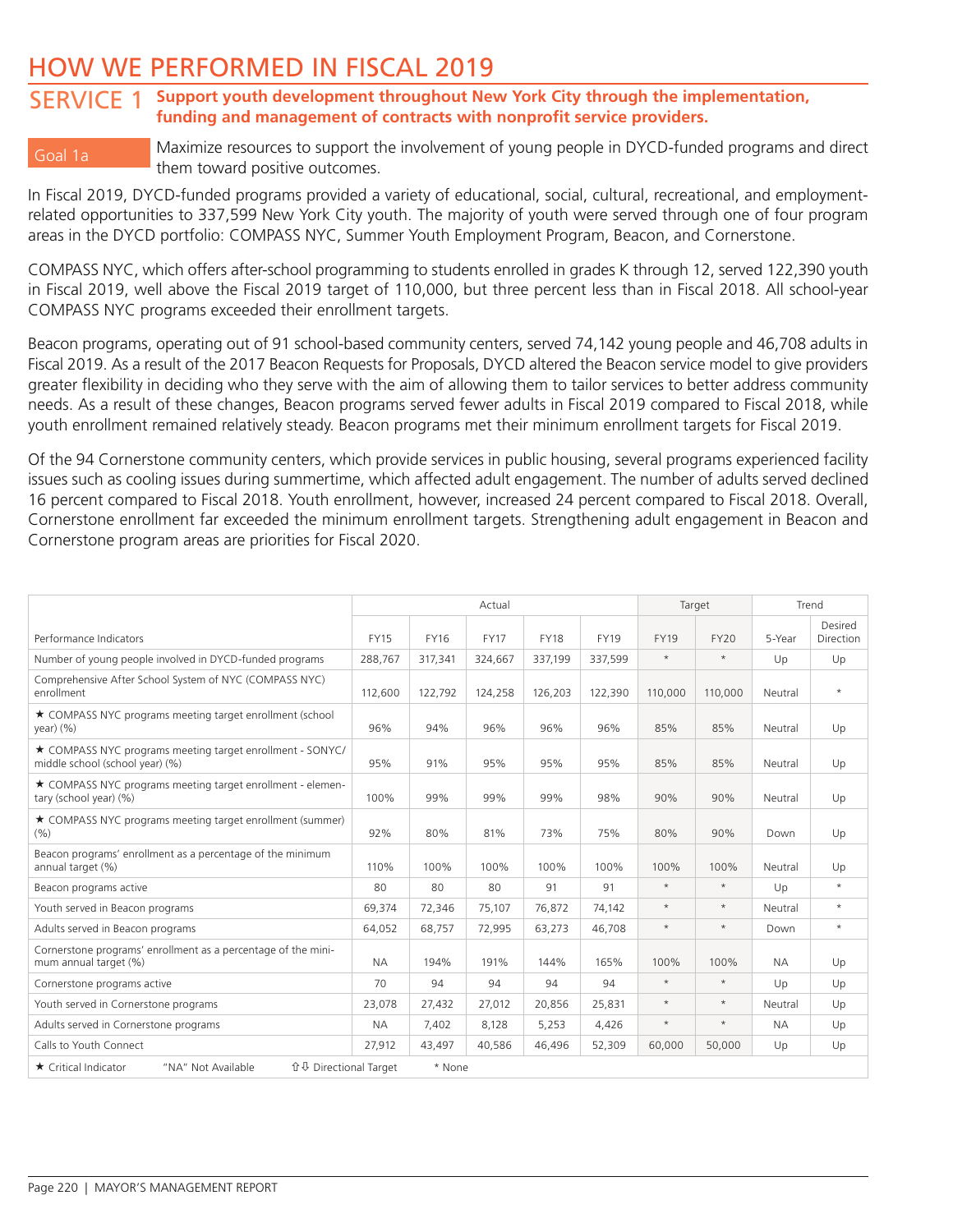Goal 1b Runaway and homeless youth will reunite with their families or live independently.

The percent of youth reunited with family or placed in a suitable environment from Crisis Services programs met its 75 percent target. Additionally, the percent of youth reunited with family or placed in a suitable environment from Transitional Independent Living (TIL) Support programs showed steady performance at 83 percent in Fiscal 2019.

In Fiscal 2019 DYCD continued to expand its service offerings to runaway and homeless youth (RHY). The number of residential beds available to RHY grew from 557 in Fiscal 2018 to 674 in Fiscal 2019, a 21 percent increase. Utilization rates for both Crisis Services and TIL Support Programs exceeded targeted utilization rates of 90 percent. The number of youth served in TIL Support Programs grew 18 percent compared to Fiscal 2018, while youth service in Crisis Services Programs declined by eight percent. Utilization remained high as the average length of stay increased for most programs.

|                                                                                                                                     |             | Actual      |             |             |             |             |             |         | Trend                |
|-------------------------------------------------------------------------------------------------------------------------------------|-------------|-------------|-------------|-------------|-------------|-------------|-------------|---------|----------------------|
| Performance Indicators                                                                                                              | <b>FY15</b> | <b>FY16</b> | <b>FY17</b> | <b>FY18</b> | <b>FY19</b> | <b>FY19</b> | <b>FY20</b> | 5-Year  | Desired<br>Direction |
| $\star$ Youth reunited with family or placed in a suitable environment<br>from Crisis Services Programs (%)                         | 88%         | 76%         | 77%         | 73%         | 75%         | 75%         | 75%         | Down    | Up                   |
| ★ Youth reunited with family or placed in a suitable environment<br>from Transitional Independent Living (TIL) Support Programs (%) | 92%         | 88%         | 87%         | 84%         | 83%         | 85%         | 85%         | Neutral | Up                   |
| Residential beds for runaway or homeless youth                                                                                      | 337         | 441         | 465         | 557         | 674         | $\star$     | $\star$     | Up      | $\star$              |
| Runaway and homeless youth served - Crisis Services Programs                                                                        | 2,193       | 2,539       | 2,340       | 2,267       | 2,084       | 2,400       | 2,400       | Neutral | $\star$              |
| Runaway and homeless youth served - Transitional Independent<br>Living (TIL) Support Programs                                       | 361         | 519         | 659         | 837         | 986         | 600         | 600         | Up      | $\star$              |
| ★ Utilization rate for Crisis Services Programs (%)                                                                                 | 99%         | 96%         | 92%         | 90%         | 92%         | 90%         | 90%         | Neutral | Up                   |
| ★ Utilization rate for Transitional Independent Living (TIL) Sup-<br>port Programs beds (%)                                         | 96%         | 91%         | 93%         | 89%         | 91%         | 90%         | 90%         | Neutral | Up                   |
| ★ Critical Indicator<br><b>û ↓</b> Directional Target<br>"NA" Not Available                                                         |             | * None      |             |             |             |             |             |         |                      |

### SERVICE 2 Increase youth capacity for economic independence through programs that provide work**related education, skills training and employment opportunities.**

Goal 2a Young people will complete DYCD-funded training and employment programs at high levels.

The Summer Youth Employment Program (SYEP) provides young people with career exploration opportunities and paid work experiences each summer. In Fiscal 2019, the total value of SYEP contracts grew to \$32 million due to a new Request for Proposals to broaden opportunities available to youth, including programs in select public schools, projectbased learning and career exploration for SYEP's youngest participants, a dedicated track for CUNY students, and year-round sector-focused learning. Services are also expanded for high-need youth, such as those who reside in select NYCHA developments, are in foster care and the shelter system, and youth at risk of gang violence or involvement. These new SYEP programs have a higher price per participant than the pre-existing SYEP programs and as a result, provider rates were augmented. These new SYEP programs were available to youth in summer of 2019 (Fiscal 2020).

The number of youth served through SYEP continues to grow. During the summer of 2018 (Fiscal 2019), 74,354 youth participated in SYEP, representing a seven percent increase from the previous year's enrollment of 69,716. SYEP expanded to 13,701 diverse worksites, a 14 percent increase compared to the previous year. In the summer of 2018, 46 percent of approved worksites were private sector sites, compared to 45 percent the previous year.

DYCD participation in federally-funded Workforce Innovation and Opportunity Act (WIOA) programs was lower compared to Fiscal 2018 due to decreased federal funding.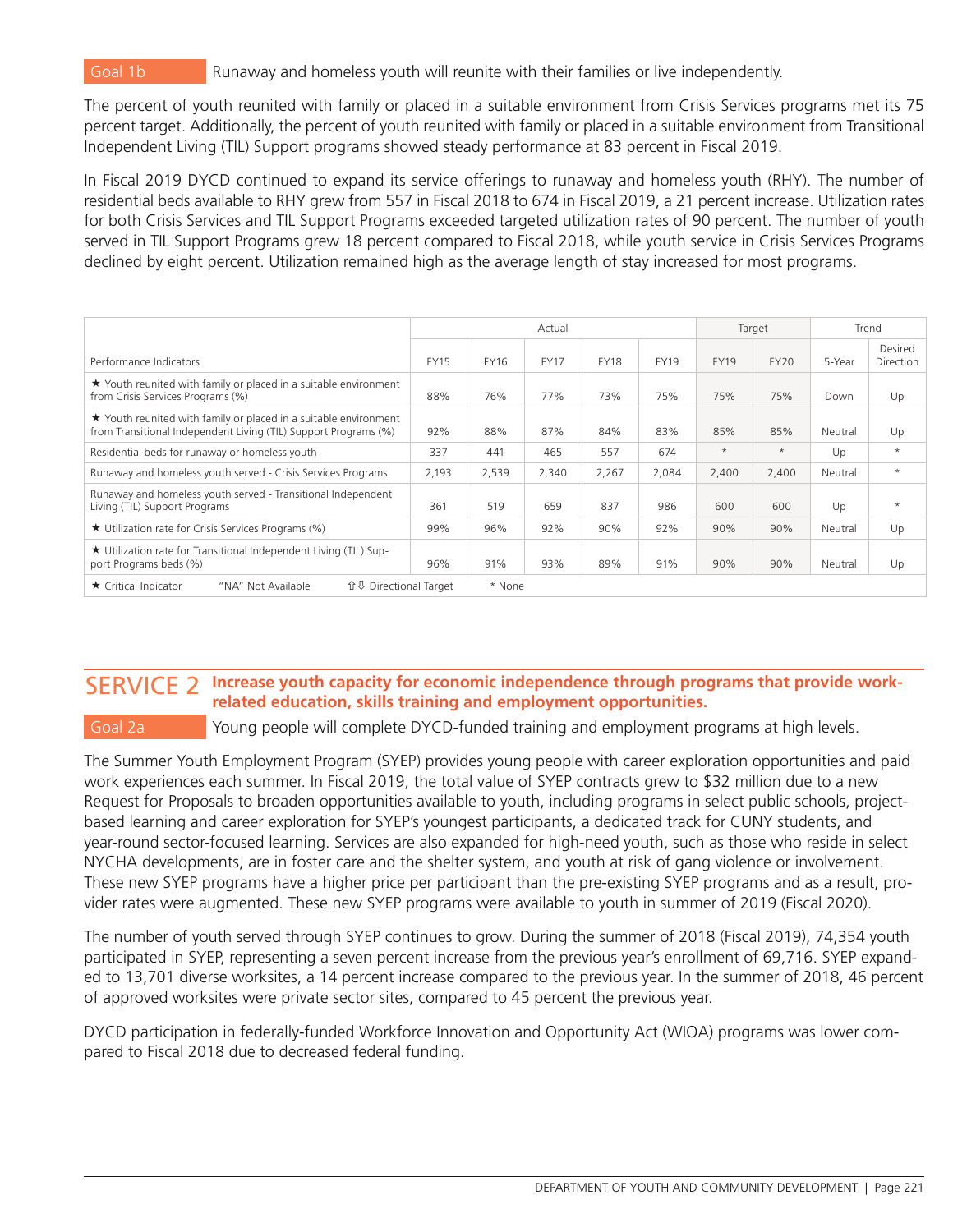|                                                                                                       |             |             | Actual      |             |             |             | Target  |         | Trend                |
|-------------------------------------------------------------------------------------------------------|-------------|-------------|-------------|-------------|-------------|-------------|---------|---------|----------------------|
| Performance Indicators                                                                                | <b>FY15</b> | <b>FY16</b> | <b>FY17</b> | <b>FY18</b> | <b>FY19</b> | <b>FY19</b> | FY20    | 5-Year  | Desired<br>Direction |
| Summer Youth Employment Program (SYEP) participants                                                   | 47,126      | 54,263      | 60,113      | 69,716      | 74.354      | 70,000      | 70,000  | Up      | $\star$              |
| Number of Summer Youth Employment Program contracts                                                   | 98          | 100         | 100         | 98          | 98          | $\star$     | $\star$ | Neutral | $\star$              |
| Value of Summer Youth Employment Program contracts (\$000)                                            | \$17,495    | \$18,140    | \$23,340    | \$26,642    | \$32,188    | $\star$     | $\star$ | Up      | $\star$              |
| Participants in Workforce Innovation and Opportunity Act<br>(WIOA) funded Out-of-School Youth program | 1,800       | 2,265       | 2,132       | 1,687       | 1,562       | $\star$     | .286    | Down    | $\star$              |
| Participants in WIOA-funded In-School Youth program                                                   | 2,678       | 2.766       | 2,980       | 1,638       | 1,583       | $\star$     | 1.056   | Down    | $\star$              |
| <b>介</b> → Directional Target<br>$\star$ Critical Indicator<br>"NA" Not Available                     |             | * None      |             |             |             |             |         |         |                      |

Goal 2b Young people engaged in DYCD-funded training and employment programs will achieve success targeted by these programs.

The U.S. Department of Labor uses the four indicators below to assess whether participants in workforce development programs are successfully being placed in post-secondary education, employment, or training opportunities. While DYCD manages the contracts associated with WOIA programs, these outcome data are collected by the New York State Department of Labor (NYSDOL). NYSDOL has not yet made Fiscal 2019 outcome data available.

|                                                                                                                                                                                                                                                                                            | Actual      |           |             |             |             |             | Target |           | Trend                       |
|--------------------------------------------------------------------------------------------------------------------------------------------------------------------------------------------------------------------------------------------------------------------------------------------|-------------|-----------|-------------|-------------|-------------|-------------|--------|-----------|-----------------------------|
| Performance Indicators                                                                                                                                                                                                                                                                     | <b>FY15</b> | FY16      | <b>FY17</b> | <b>FY18</b> | <b>FY19</b> | <b>FY19</b> | FY20   | 5-Year    | Desired<br><b>Direction</b> |
| ★ Youth who are out-of-school, attend a DYCD-funded train-<br>ing or employment program, and are placed in post-secondary<br>education, employment, or advanced training in the 2nd quarter<br>after exiting the program (%)                                                               | <b>NA</b>   | <b>NA</b> | <b>NA</b>   | 48%         | <b>NA</b>   | ⇧           | 58%    | <b>NA</b> | Up                          |
| Youth who attend a training program while in school and are<br>placed in post-secondary education, employment, or advanced<br>training during the 2nd quarter after exiting the program (%)                                                                                                | <b>NA</b>   | <b>NA</b> | <b>NA</b>   | 75%         | <b>NA</b>   | $\star$     | 58%    | <b>NA</b> | Up                          |
| Youth who are out-of-school, attend a DYCD-funded training or<br>employment program, and attain a recognized post-secondary<br>credential or a secondary school diploma, or its recognized<br>equivalent, during participation in or within one year after exiting<br>from the program (%) | <b>NA</b>   | <b>NA</b> | <b>NA</b>   | 69%         | <b>NA</b>   | $\star$     | 75%    | <b>NA</b> | Up                          |
| Youth who attend a DYCD-funded training program while in<br>school, and attain a recognized post-secondary credential or a<br>secondary school diploma, or its recognized equivalent, during<br>participation in or within one year after exiting the program (%)                          | <b>NA</b>   | <b>NA</b> | <b>NA</b>   | 74%         | <b>NA</b>   | $\star$     | 75%    | <b>NA</b> | Up                          |
| <b>û ↓</b> Directional Target<br>★ Critical Indicator<br>"NA" Not Available                                                                                                                                                                                                                |             | * None    |             |             |             |             |        |           |                             |

### SERVICE 3 **Support programs that provide participants with the services needed to increase and tap their capacity to strengthen and revitalize the communities of New York City.**

Goal 3a Maximize participation in and effectiveness of community anti-poverty initiatives for youth, adults and seniors in lower income neighborhoods, including Neighborhood Development Area (NDA) and Mayor's Office for Economic Opportunity (NYC Opportunity) programs.

In Fiscal 2019, DYCD served 13,122 New Yorkers through a variety of anti-poverty programs. Each program has tailored target outcomes for participants, such as gains in work-readiness skills, overcoming housing challenges, and academic improvement. In Fiscal 2019, 70 percent of participants achieved their designated outcomes, a two percentage point increase from Fiscal 2018 and well above the Fiscal 2019 target of 60 percent for this portfolio. The data for this indicator have been revised to reflect the consolidation of select Neighborhood Development Area community anti-poverty programs into the Human Resources Administration portfolio of contracts, the DYCD Literacy portfolio of contracts, and the DYCD Immigrant Services portfolio of contracts.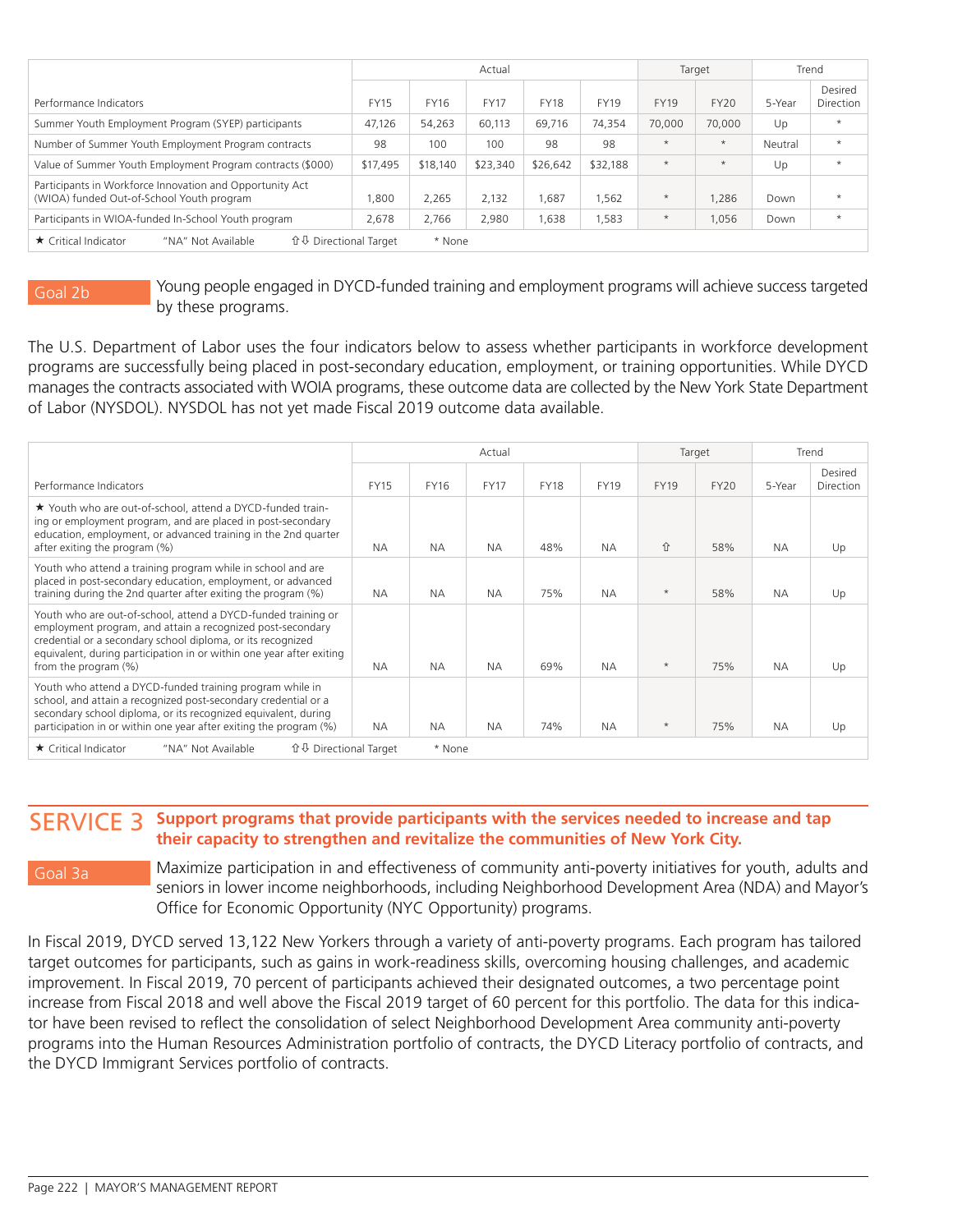|                                                                                                                                    |             |             | Actual      |             |        | Target      |             | Trend  |                      |  |
|------------------------------------------------------------------------------------------------------------------------------------|-------------|-------------|-------------|-------------|--------|-------------|-------------|--------|----------------------|--|
| Performance Indicators                                                                                                             | <b>FY15</b> | <b>FY16</b> | <b>FY17</b> | <b>FY18</b> | FY19   | <b>FY19</b> | <b>FY20</b> | 5-Year | Desired<br>Direction |  |
| $\star$ Community anti-poverty program participants achieving tar-<br>get outcomes designated for clients in each program area (%) | 65%         | 53%         | 65%         | 68%         | 70%    | 60%         | 65%         | Up     | Up                   |  |
| Participants in community anti-poverty programs                                                                                    | 16,145      | 12.440      | 13,210      | 13,366      | 13.122 | $\star$     | $\star$     | Down   | $\star$              |  |
| <b>û ↓ Directional Target</b><br>★ Critical Indicator<br>"NA" Not Available                                                        |             |             | * None      |             |        |             |             |        |                      |  |

Goal 3b Maximize participation and success in programs improving English literacy skills among adults, adolescents, children and recent immigrants.

DYCD provides New Yorkers with opportunities to improve their English literacy skills through funding Adult Basic Education (ABE) and English for Speakers of Other Languages (ESOL) programs. In Fiscal 2019, 14,033 New Yorkers were served through these programs, representing a 30 percent increase compared to Fiscal 2018. This growth in participation was due to a one-year increase in funding to expand adult literacy contracts, allowing additional participants to be served. Additionally, the data for this indicator have been revised to reflect the consolidation of literacy-related Neighborhood Development Area community anti-poverty programs into the DYCD Literacy portfolio of contracts. The number of ABE programs increased to 39 in Fiscal 2019, compared to 32 in Fiscal 2018. The number of students served in ABE programs grew by seven percent, increasing from 3,346 students in Fiscal 2018 to 3,589 in Fiscal 2019. There was also a 40 percent increase in the total number of students served by ESOL programs, from 7,446 students in Fiscal 2018 to 10,444 students in Fiscal 2019.

Fifty-six percent of participants met federal standards of improvement in their ability to read, write, and speak English, compared to 54 percent in Fiscal 2018.

|                                                                                                                                                               |             |        | Actual      |             |             | Target      |             | Trend  |                      |
|---------------------------------------------------------------------------------------------------------------------------------------------------------------|-------------|--------|-------------|-------------|-------------|-------------|-------------|--------|----------------------|
| Performance Indicators                                                                                                                                        | <b>FY15</b> | FY16   | <b>FY17</b> | <b>FY18</b> | <b>FY19</b> | <b>FY19</b> | <b>FY20</b> | 5-Year | Desired<br>Direction |
| Participants in DYCD-funded English literacy programs                                                                                                         | 5,404       | 7,582  | 10,300      | 10,792      | 14.033      | 6,600       | 10,400      | Up     | $\star$              |
| ★ Participants in DYCD-funded English literacy programs meeting<br>federal standards of improvement in their ability to read, write,<br>and speak English (%) | 49%         | 54%    | 49%         | 54%         | 56%         | 55%         | 55%         | Up     | Up                   |
| <b>û ↓ Directional Target</b><br>$\star$ Critical Indicator<br>"NA" Not Available                                                                             |             | * None |             |             |             |             |             |        |                      |

Goal 3c Maximize the number of New York City immigrants receiving services that improve language and employment skills that help families successfully integrate into their new communities.

In Fiscal 2019 the number of participants served by DYCD's immigrant assistance programs decreased by less than one percent to 3,081 participants, compared to 3,111 participants served in Fiscal 2018. The percentage of participants achieving positive outcomes in immigrant services programs decreased two percentage points compared to Fiscal 2018, but was above the Fiscal 2019 target of 60 percent. Positive outcomes for this portfolio of programs can include, but need not be limited to, participants gaining self-advocacy skills, participants gaining access to social services and government benefits, and participants showing proficiency and knowledge of American government, history and civic systems.

|                                                                                   |             |             | Actual      |             |             | Target      |             | Trend   |                      |
|-----------------------------------------------------------------------------------|-------------|-------------|-------------|-------------|-------------|-------------|-------------|---------|----------------------|
| Performance Indicators                                                            | <b>FY15</b> | <b>FY16</b> | <b>FY17</b> | <b>FY18</b> | <b>FY19</b> | <b>FY19</b> | <b>FY20</b> | 5-Year  | Desired<br>Direction |
| Participants achieving positive outcomes in immigrant services<br>programs $(\%)$ | 59%         | 58%         | 64%         | 63%         | 61%         | 60%         | 60%         | Neutral | Up                   |
| Participants in immigrant services programs                                       | 7,058       | 3,505       | 3,351       | 3,111       | 3,081       | $\star$     | $\star$     | Down    | $\star$              |
| <b>û ↓ Directional Target</b><br>"NA" Not Available<br>★ Critical Indicator       |             | * None      |             |             |             |             |             |         |                      |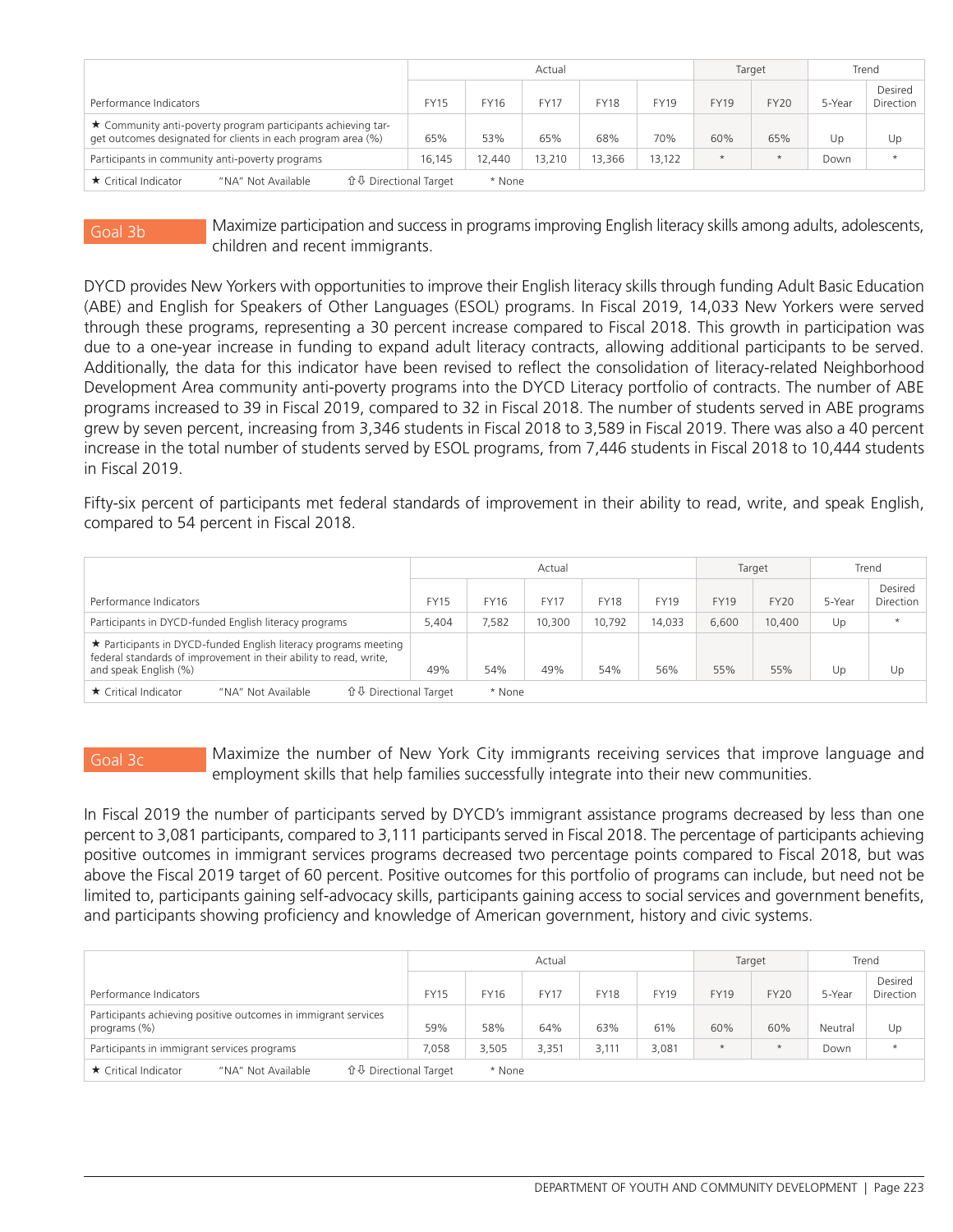## AGENCY-WIDE MANAGEMENT

|                                                                              |                               |             | Actual      |             |             |              | Target       |           | Trend                |
|------------------------------------------------------------------------------|-------------------------------|-------------|-------------|-------------|-------------|--------------|--------------|-----------|----------------------|
| Performance Indicators                                                       | <b>FY15</b>                   | <b>FY16</b> | <b>FY17</b> | <b>FY18</b> | <b>FY19</b> | <b>FY19</b>  | <b>FY20</b>  | 5-Year    | Desired<br>Direction |
| Contracts terminated                                                         | $\overline{2}$                | 13          | 3           | 8           |             | $\mathbf{0}$ | $\mathbf{0}$ | Down      | $\star$              |
| ★ Agency assessments completed as a percent of total<br>agency contracts (%) | 56%                           | 90%         | 84%         | <b>NA</b>   | <b>NA</b>   | 70%          | 70%          | <b>NA</b> | Up                   |
| Fiscal audits conducted                                                      | 290                           | 344         | 345         | 343         | 318         | 345          | 318          | Neutral   | $\star$              |
| Expenditure report reviews                                                   | 21,687                        | 25,433      | 23,369      | 24,078      | 29,658      | $\star$      | $\star$      | Up        | $\star$              |
| ★ Programmatic reviews/contract monitoring                                   | 14,622                        | 16,832      | 17,003      | 18,609      | 20,656      | $\star$      | $\star$      | Up        | $\star$              |
| Agency assessments completed                                                 | 732                           | 1,356       | 1,507       | <b>NA</b>   | <b>NA</b>   | $\star$      | $\star$      | <b>NA</b> | $\star$              |
| Contracts funded                                                             | 3,046                         | 2,502       | 2,995       | 3,007       | 3,287       | $\star$      | $\star$      | Up        | $\star$              |
| Value of agency contracts (\$000)                                            | \$478,784                     | \$548,747   | \$585,339   | \$647,923   | \$690,623   | $\star$      | $\star$      | Up        | $\star$              |
| Value of intracity agreements (\$000)                                        | \$9,460                       | \$6,945     | \$6,940     | \$7,115     | \$8,651     | $\star$      | $\star$      | Neutral   | $\star$              |
| ★ Critical Indicator<br>"NA" Not Available                                   | <b>û ↓</b> Directional Target | * None      |             |             |             |              |              |           |                      |

# AGENCY CUSTOMER SERVICE

| Performance Indicators                                                     |             |             | Actual      |             |      | Target      |             | Trend   |                             |
|----------------------------------------------------------------------------|-------------|-------------|-------------|-------------|------|-------------|-------------|---------|-----------------------------|
| <b>Customer Experience</b>                                                 | <b>FY15</b> | <b>FY16</b> | <b>FY17</b> | <b>FY18</b> | FY19 | <b>FY19</b> | <b>FY20</b> | 5-Year  | Desired<br><b>Direction</b> |
| Completed customer requests for interpretation                             | .986        | 2,380       | .705        | ,222        | 884  | $\star$     | $\star$     | Down    | $\star$                     |
| Letters responded to in 14 days (%)                                        | 100%        | 100%        | 100%        | 100%        | 100% | $\star$     | $\star$     | Neutral | Up                          |
| E-mails responded to in 14 days (%)                                        | 100%        | 100%        | 100%        | 100%        | 100% | $\star$     | $\star$     | Neutral | Up                          |
| Calls answered in 30 seconds (%)                                           | 47%         | 48%         | 43%         | 51%         | 50%  | $\star$     | $\star$     | Neutral | Up                          |
| <b>↑↓</b> Directional Target<br>★ Critical Indicator<br>"NA" Not Available |             | * None      |             |             |      |             |             |         |                             |

# AGENCY RESOURCES

| Resource Indicators                        |             |         | Actual <sup>1</sup> |             |             | Plan <sup>2</sup> |             |           |
|--------------------------------------------|-------------|---------|---------------------|-------------|-------------|-------------------|-------------|-----------|
|                                            | <b>FY15</b> | FY16    | <b>FY17</b>         | <b>FY18</b> | <b>FY19</b> | <b>FY19</b>       | <b>FY20</b> | 5yr Trend |
| Expenditures (\$000,000) <sup>3</sup>      | \$581.9     | \$664.7 | \$719.2             | \$809.3     | \$907.3     | \$902.9           | \$955.9     | Up        |
| Personnel                                  | 503         | 525     | 526                 | 532         | 544         | 546               | 573         | Neutral   |
| Overtime paid (\$000)                      | \$167       | \$111   | \$118               | \$83        | \$154       | \$154             | \$154       | Down      |
| Human services contract budget (\$000,000) | \$463.2     | \$523.2 | \$561.1             | \$618.2     | \$667.5     | \$649.6           | \$739.6     | Up        |

1 Actual financial amounts for the most current fiscal year are not yet final. Final fiscal year actuals, from the Comptroller's Comprehensive Annual Financial Report, will be reported in the next PMMR. Refer to the "Indicator Definitions" at nyc.gov/mmr for details. <sup>2</sup>Authorized Budget Level <sup>3</sup>Expenditures include all funds "NA" - Not Available \* None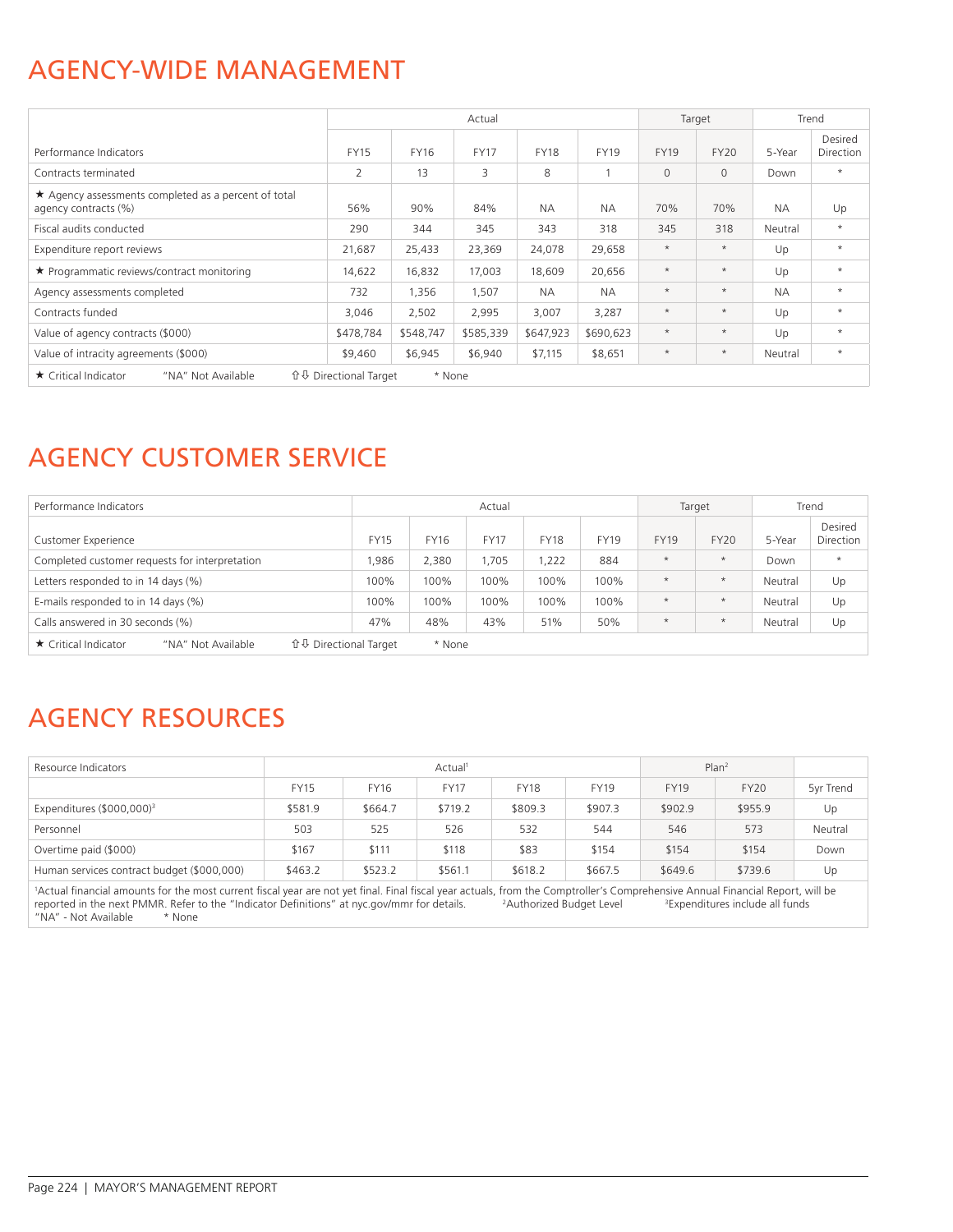# SPENDING AND BUDGET INFORMATION

Where possible, the relationship between an agency's goals and its expenditures and planned resources, by budgetary unit of appropriation (UA), is shown in the 'Applicable MMR Goals' column. Each relationship is not necessarily exhaustive or exclusive. Any one goal may be connected to multiple UAs, and any UA may be connected to multiple goals.

| Unit of Appropriation                                                                                                                                                                                                                                                                                                             | Expenditures<br>FY18 <sup>1</sup><br>(5000,000) | Modified Budget<br>FY19 <sup>2</sup><br>(5000,000) | Applicable MMR Goals <sup>3</sup> |  |  |  |  |  |
|-----------------------------------------------------------------------------------------------------------------------------------------------------------------------------------------------------------------------------------------------------------------------------------------------------------------------------------|-------------------------------------------------|----------------------------------------------------|-----------------------------------|--|--|--|--|--|
| Personal Services - Total                                                                                                                                                                                                                                                                                                         | \$41.1                                          | \$41.7                                             |                                   |  |  |  |  |  |
| 002 - Executive and Administrative                                                                                                                                                                                                                                                                                                | \$18.7                                          | \$19.4                                             | All                               |  |  |  |  |  |
| 311 - Program Services                                                                                                                                                                                                                                                                                                            | \$22.4                                          | \$22.3                                             | All                               |  |  |  |  |  |
| Other Than Personal Services - Total                                                                                                                                                                                                                                                                                              | \$768.2                                         | \$865.6                                            |                                   |  |  |  |  |  |
| 005 - Community Development                                                                                                                                                                                                                                                                                                       | \$72.7                                          | \$85.3                                             | 3a, 3b, 3c                        |  |  |  |  |  |
| 312 - Other than Personal Services                                                                                                                                                                                                                                                                                                | \$695.6                                         | \$780.3                                            | All                               |  |  |  |  |  |
| Agency Total                                                                                                                                                                                                                                                                                                                      | \$809.3                                         | \$907.3                                            |                                   |  |  |  |  |  |
| <sup>1</sup> Comprehensive Annual Financial Report (CAFR) for the Fiscal Year ended June 30, 2018. Includes all funds.<br><sup>2</sup> City of New York Adopted Budget for Fiscal 2019, as of<br>June 2019. Includes all funds.<br><sup>3</sup> Refer to agency goals listed at front of chapter.<br>* None<br>"NA" Not Available |                                                 |                                                    |                                   |  |  |  |  |  |

# NOTEWORTHY CHANGES, ADDITIONS OR DELETIONS  $\mathscr P$

- DYCD renamed the following metrics to reflect program practice and align with State reporting: 'Youth reunited with family or placed in a suitable environment from crisis services (%)' is renamed 'Youth reunited with family or placed in a suitable environment from Crisis Services Programs (%)'; 'Youth reunited with family or placed in a suitable environment from Transitional Independent Living (TIL) centers' is renamed 'Youth reunited with family or placed in a suitable environment from Transitional Independent Living (TIL) Support Programs (%)'; 'Certified residential beds for runaway and homeless youth' is renamed 'Residential beds for runaway and homeless youth'; 'Runaway and homeless youth served - crisis beds' is renamed 'Runaway and homeless youth served - Crisis Services Programs'; 'Runaway and homeless youth served - transitional independent living beds' is renamed 'Runaway and homeless youth served - Transitional Independent Living (TIL) Support Programs'; 'Utilization rate for crisis beds (%)' is renamed 'Utilization rate for Crisis Services Programs (%)'; and 'Utilization rate for transitional independent living beds (%)' is renamed 'Utilization rate for Transitional Independent living (TIL) Support Program beds (%).'
- DYCD does not yet have Fiscal 2018-2019 data for the two agency assessment indicators 'Agency assessments completed as a percent of total agency contracts (%)' and 'Agency assessments completed.' However, DYCD program managers have completed Fiscal 2019 site visits and assessments. A system bridge is now in place to allow DYCD to export performance evaluation results into the City's PASSPort system.
- Fiscal 2015-2018 data for 'Community anti-poverty program participants achieving target outcomes designated for clients in each program area (%)' and 'Participants in community anti-poverty programs' were revised to cover participants in Community Development anti-poverty programs and exclude participants in programs administered by the Human Resources Administration or DYCD literacy and immigrant services programs.
- Fiscal 2015-2018 data for 'Value of Summer Youth Employment Program contracts (\$000)' were modified to reflect program contracting only. Contract funding fluctuates due to ongoing changes in funding levels and registration.
- Fiscal 2015-2018 data for 'Participants in DYCD Funded English literacy programs' and 'Participants in DYCD funded English literacy programs meeting federal standards of improvement' were revised to reflect Neighborhood Development Area (NDA) community anti-poverty, Adult Literacy programs.
- Fiscal 2015-2018 data for 'Calls to Youth Connect' has been revised to de-duplicate calls with multiple transfers. Updated counts now reflect only calls received, excluding hang-ups and prank calls, as defined in the MMR.